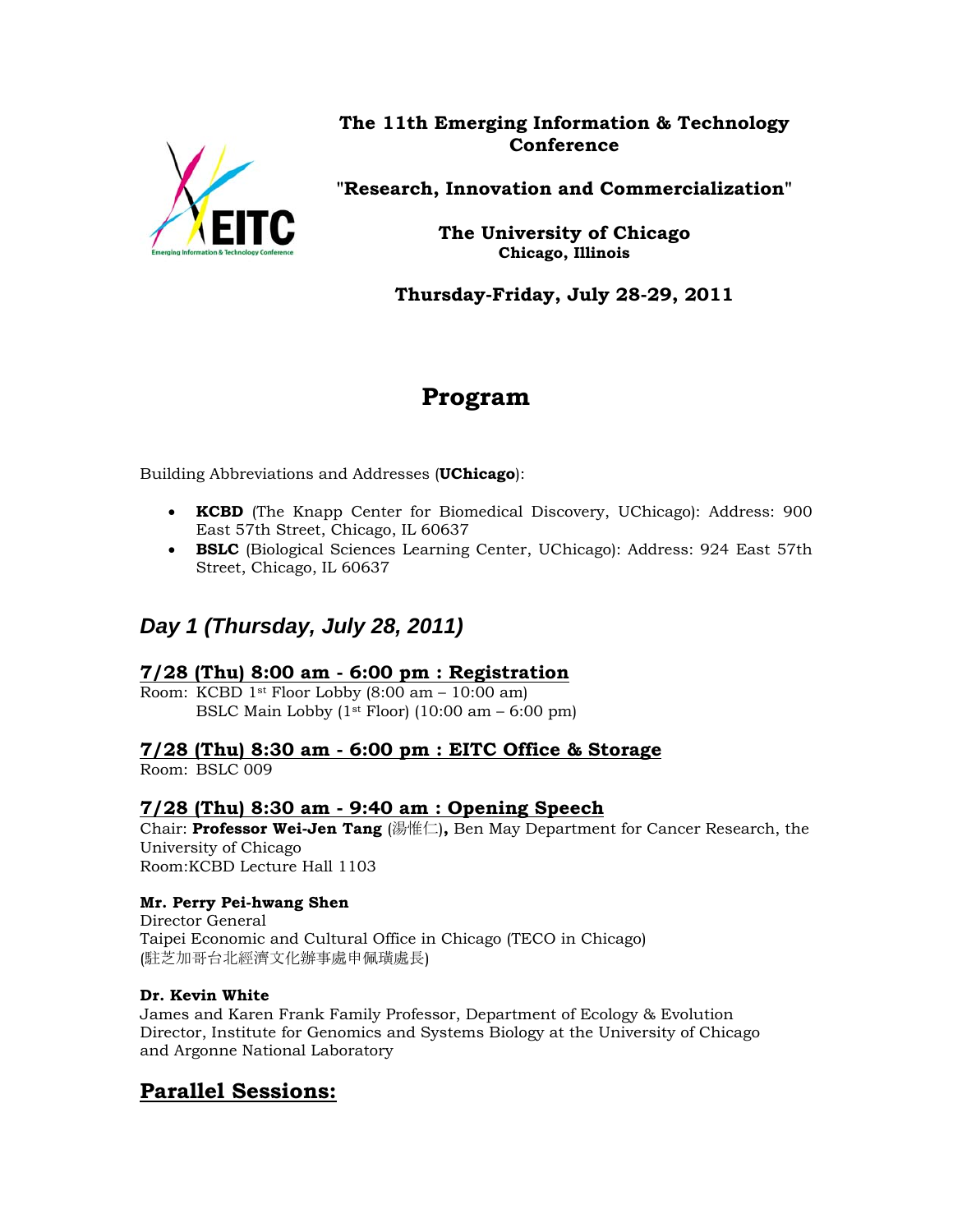#### **7/28 (Thu) 9:40 am - 11:10 am : Technical Session D1-W1-T1: New Green Energy/Environment/Sustainability, Intelligent/Electric Vehicle**

Chair: **Professor Che-Wun Hong** (洪哲文), Department of Power Mechanical Engineering , National Tsing-Hua University Room: BSLC 202

"The Energy Transformation" **Dr. Gong-Ping Yeh**  Division Scientist, Computing Division Fermi National Accelerator Laboratory (Fermilab) (費米研究院資深科學家葉恭平博士)

"Engineering Solutions for Biomass Feedstock Production and Provision" **Professor K. C. Ting** Head, Department of Agricultural and Biological Engineering University of Illinois at Urbana-Champaign (伊利諾大學香檳校區農業生物工程系系主任丁冠中教授)

"Global Status and Prospects of Green Energy Technology and Policies" **Professor Jing-Tang Yang**  Distinguished professor, Department of Mechanical Engineering, National Taiwan University Director of the Office of Energy Strategy Development, National Science Council, ROC (Taiwan) (台灣大學機械工程系楊鏡堂教授) (國家科學委員會能源計畫辦公室主任)

### **7/28 (Thu) 9:40 am - 11:10 am : Technical Session D1-W2-T1: Medicine/Public Health/Biotechnology/Bioinformatics**

Chair: **Professor Hong-Yo Kang** (康宏佑), Graduate Institute of Clinical Medical Sciences, College of Medicine, Chang Gung University Room: BSLC 205

"Overview of Simultaneous PET/MR Imaging for Clinical and Preclinical Research" **Dr. Gene-Jack Wang**  Senior Medical Scientist & Chair Medical Department Brookhaven National Laboratory (布魯克海文國家實驗室醫學部主任王俊傑醫師)

"Development of Novel Tools for Gene Therapy via Protein Engineering" **Professor Huimin Zhao**

Centennial Chair Professor

Departments of Chemical and Biomolecular Engineering, Chemistry, Biochemistry, and Bioengineering, Institute for Genomic Biology, Center for Biophysics and Computational Biology

215 Roger Adams Laboratory, Box C3, University of Illinois at Urbana-Champaign (利诺伊大学厄巴纳-香槟分校赵惠民教授)

"Following Protein Conformational Transitions, One Molecule at a Time" **Professor Haw Yang**  Department of Chemistry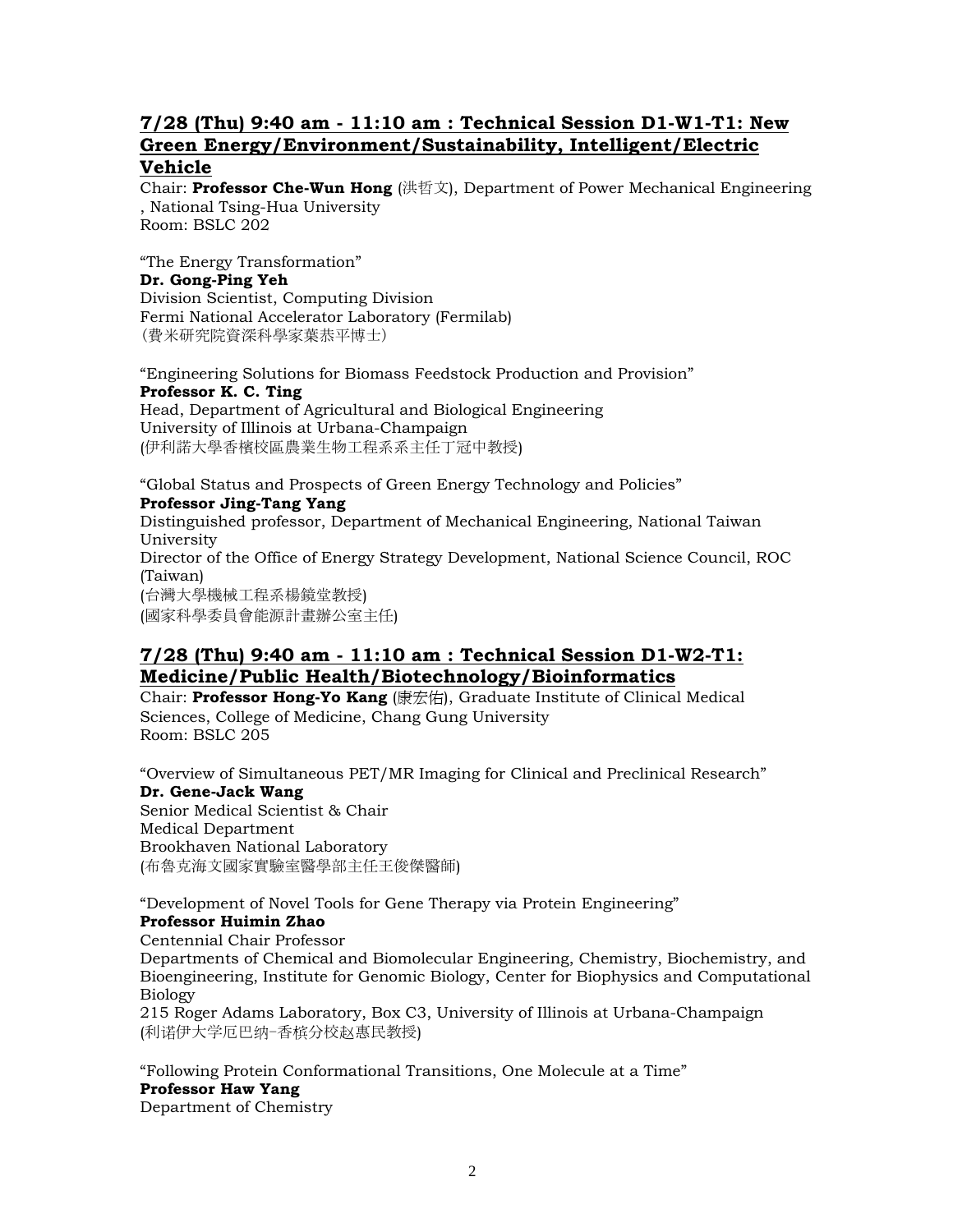Princeton University

"Innovation through Fixed Dose Combination (FDC) Products: Opportunities and Challenges" **Dr. Tzuchi "Rob" Ju**  Distinguished Associate Volwiler Fellow Global Pharmaceutical Sciences Abbott

#### **7/28 (Thu) 9:40 am - 11:10 am : Technical Session D1-W3-T1: New Materials Science and Engineering, Nanotechnology**

Chair: **Professor Ching-Fuh Lin** (林清富), Graduate Institute of Photonics and Optoelectronics and Department of Electrical Engineering, National Taiwan University Room: BSLC 240

"Novel Nano-Scale Electrodes For Solid Oxide Electrochemical Cells" **Professor Scott Barnett**  Department of Materials Science and Engineering Northwestern University

"Silicon Thin Film Solar Cells Fabricated by ECRCVD" **Professor Ting Tung Li**  Department of Mechanical Engineering National Central University (中央大學機械工程系利定東教授)

"Lithium Battery Technology and Modeling" **Professor Shi-Chern Yen**  Department of Chemical Engineering National Taiwan University (台灣大學化學工程學系顏溪成教授)

"Sustainability through Silicon Material Innovation" **Dr. Joe Xiaobing Zhou**  Senior Research Specialist Dow Corning Corporation (道康宁公司周晓兵博士)

#### **7/28 (Thu) 9:40 am - 11:10 am : Technical Session D1-W4-T1: C4I and SoC - Broadband Technologies and Applications, Cyber Security, Cloud Computing, and SoC (System-on-a-Chip)**

Chair: **Professor Hsi-Pin Ma** (馬席彬)**,** Department of Electrical Engineering and Institute of Communications Engineering, National Tsing Hua University Room: BSLC 218

"Energy-Efficient and Memory Access Techniques for Wireless Video Entertainments" **Professor Wei Hwang**  IEEE Life Fellow University Chair Professor of Electronics Engineering, National Chiao Tung University Director, Center for Advanced Information Systems and Electronics Research (CAISER), University System of Taiwan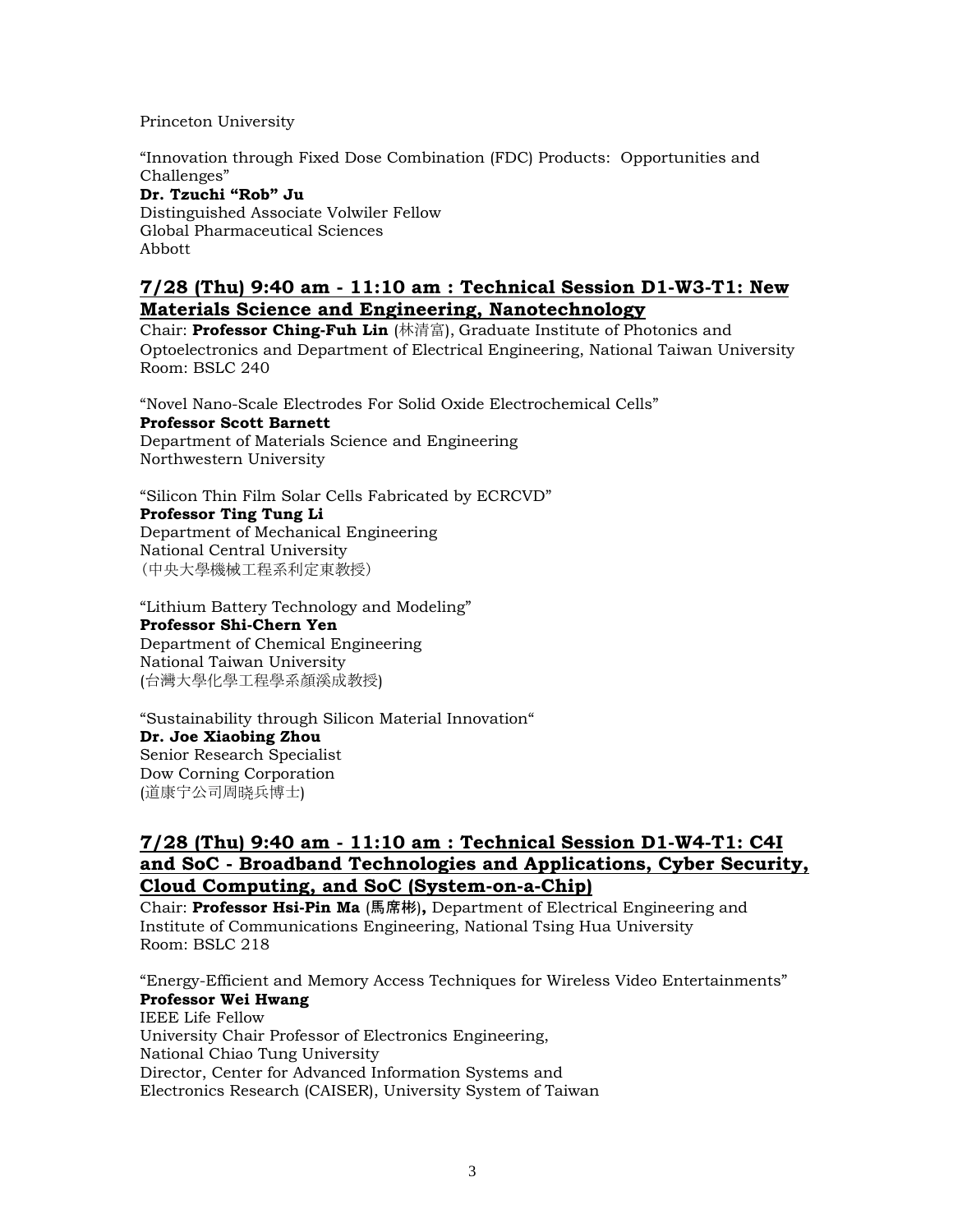(交通大學電子工程系黃威教授)

"Securing Data in the Cloud – Challenges and Research Directions" **Professor Elisa Bertino** Research Director, the Center for Education and Research in Information Assurance and Security (CERIAS) Interim Director, Cyber Center (Discovery Park) Department of Computer Science Purdue University

"Detecting Anomaly Mobile Web Page through Template Classification" **Professor Chia-Mei Chen**  Department of Information Management College of Management National Sun Yat-Sun University (中山大學資訊管理學系陳嘉玫教授)

"Energy-Aware Multi-path Routing for Wireless Sensor Network with Holes" **Professor Sheng-Tzong Cheng**  Chief, Department of Computer Science and Information Engineering National Cheng-Kung University (成功大學資訊工訊系教授兼系主任鄭憲宗教授)

# **7/28 (Thu) 11:10 am - 11:30 am : Break**

Room: BSLC 009

# **Parallel Sessions:**

#### **7/28 (Thu) 11:30 am – 1:00 pm : Technical Session D1-W1-T2: New Green Energy/Environment/Sustainability, Intelligent/Electric Vehicle**

Chair: **Professor Ta-Hui Lin** (林大惠), Department of Mechanical Engineering, National Cheng-Kung University Room: BSLC 202

"Recent Advances in Green Energy and Green Chemicals Production from Cellulosic Biomass by Yeast-Based Technologies" **Professor Nancy W.Y. Ho**  Research Professor School of Chemical Engineering Group Leader, Molecular Genetics Group Laboratory of Renewable Resources Engineering (LORRE) Purdue University, Potter Engineering Center

"Environment-Enhancing Energy – An Ultimate Substitute of Petroleum" **Professor Yuanhui Zhang**  The Innoventor Professor in Engineering and the Associate Department Head Department of Agricultural and Biological Engineering University of Illinois at Urbana-Champaign (利诺伊大学厄巴纳-香槟分校张源辉教授)

"Distributed Biofuel Production Technologies" **Professor R. Roger Ruan**  Director, Center for Biorefining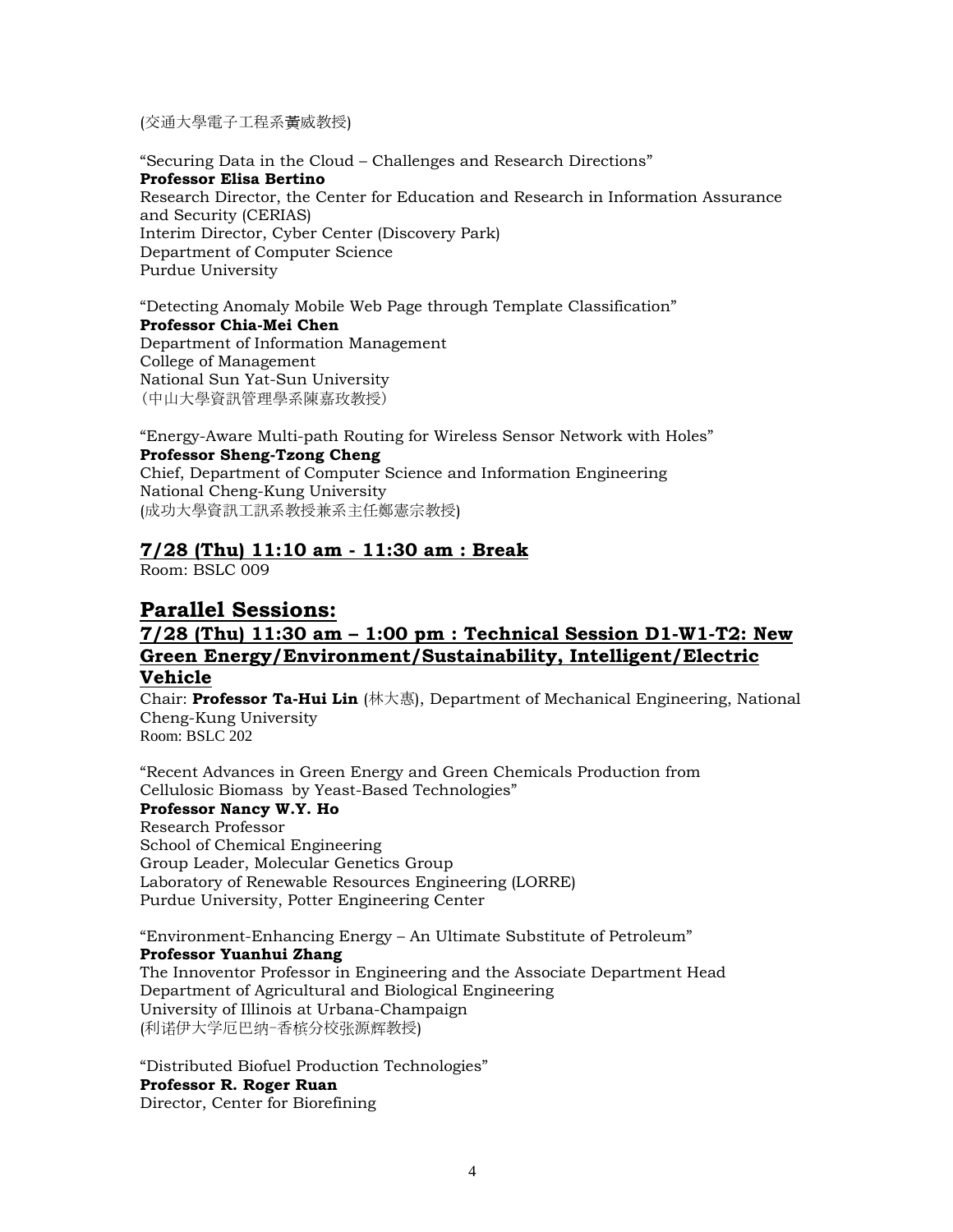Co-leader and Coordinator, IREE Biofuels and Bioproducts Cluster Department of Bioproducts and Biosystems Engineering The University of Minnesota at Twin Cities (明尼苏达大学阮榕生教授)

"Studies of an Innovative Piezoelectric Micro-proton Exchange Membrane Fuel Cell and Development of 3.5KW PEMFC Hybrid"

#### **Professor Hsiao-Kan Ma**

Department of Mechanical Engineering National Taiwan University (台灣大學機械工程系馬小康教授)

#### **7/28 (Thu) 11:30 am – 1:00 pm : Technical Session D1-W2-T2: Medicine/Public Health/Biotechnology/Bioinformatics**

Chair: **Professor Christine D. Wu** (吳大如), Department of Pediatric Dentistry, University of Illinois at Chicago Room: BSLC 205

"Strategies to Enhance Bone Regeneration in Critical-sized Defects"

#### **Professor Tien-Min Gabriel Chu**

Department of Restorative Dentistry Indiana University School of Dentistry (印第安納大學牙醫學系朱天民教授)

"Stem Cells for Musculoskeletal Tissue Regeneration" **Professor Wan-Ju Li**  Department of Orthopedics and Rehabilitation Department of Biomedical Engineering University of Wisconsin-Madison (威斯康星大學麥迪遜分校生物醫學工程學系李萬柱教授)

"Rigorous Quantitative Sciences Integration: the Foundation of Drug Approval in the Personal Genome Era"

#### **Professor Yu Shyr**

Ingram Professor of Cancer Research Director, Vanderbilt Center for Quantitative Sciences Chief, Division of Cancer Biostatistics Vanderbilt University School of Medicine (范德堡大學癌症中心生物統計主任石瑜教授)

"The Role of Foods and Diet in Oral Health Promotion and Disease Prevention" **Professor Christine D. Wu** Director of Cariology Research Department of Pediatric Dentistry University of Illinois at Chicago, College of Dentistry (伊利諾大學芝加哥校區兒童牙醫系教授及齲齒研究中心主任吳大如教授)

## **7/28 (Thu) 11:30 am – 1:00 pm : Technical Session D1-W3-T2: New Materials Science and Engineering, Nanotechnology**

Chair: **Professor Chih-Hung (Alex) Chang** (張至弘), School of Chemical, Biological and Environmental Engineering, Oregon State University Room: BSLC 240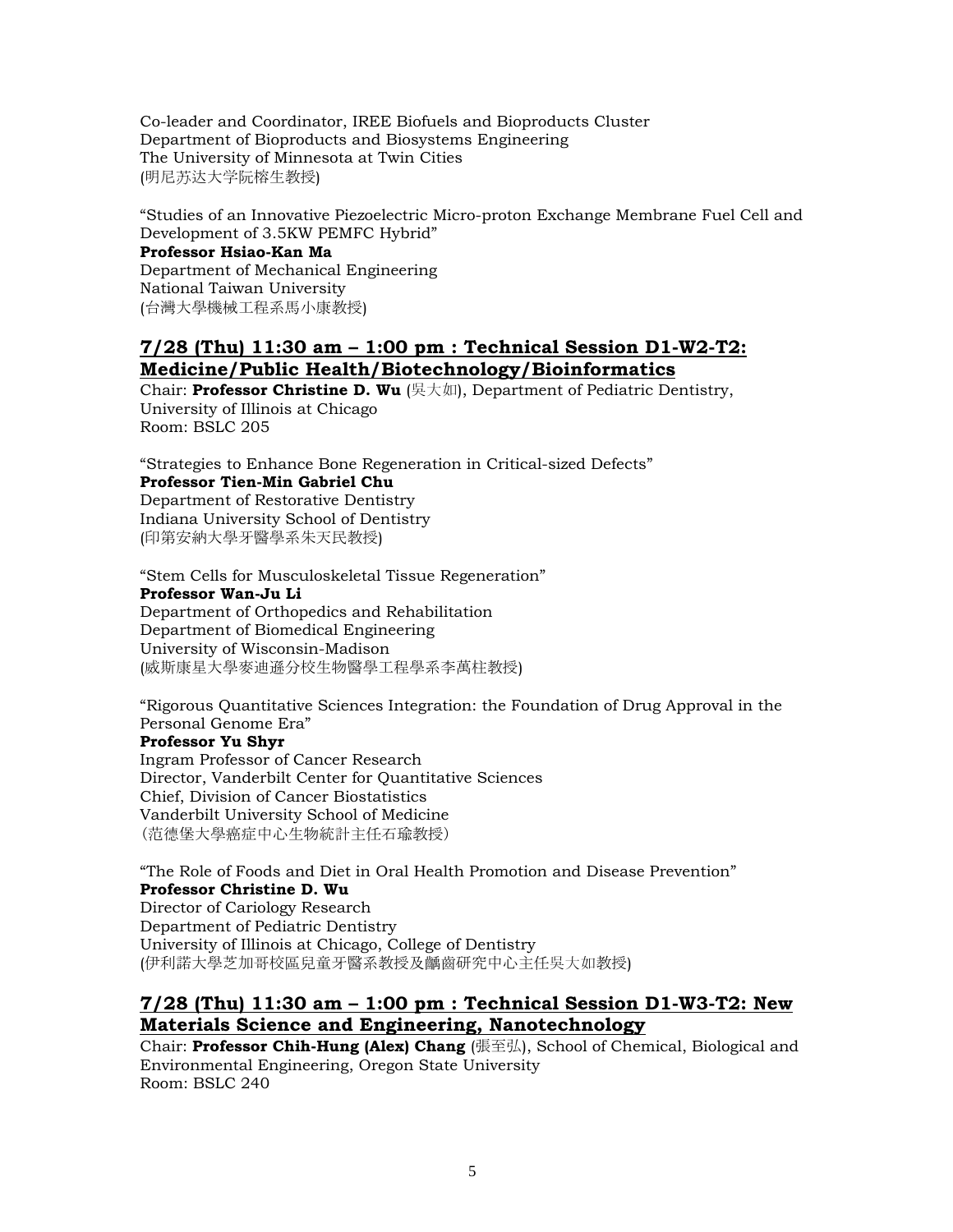"A Top-Down Approach to Generating Functionalized Carbon-based Nanomaterials and Polymer Nanocomposites in Poly(phosphoric acid)"

#### **Dr. Loon-Seng Tan**

AFRL Fellow Principal Research Chemist & Research Group Leader Nanostructured & Biological Materials Branch Materials & Manufacturing Directorate US Air Force Research Laboratory

"Nanotechnology Research Supported by the Asian Office of Aerospace Research and Development"

#### **Dr. Joseph Tringe**

Major, The Air Force Office of Scientific Research (AFOSR), Air Force Materiel Command (AFMC)

Reserve Program Manager, USAF Office of Scientific Research/Asian Office of Aerospace Research and Development

"Nanotechnology Applied to the Macro World: Nanoscale Science and Engineering of Steels for Infrastructure Applications"

#### **Professor Yip-Wah Chung**

Professor of Materials Science and Engineering Professor of Mechanical Engineering Northwestern University (西北大學材料科學與工程學系鐘業華教授)

"Molecular Combing of Quantum-Dot-Conjugated DNA and Its Use in Developing One-Dimensional FRET Sensor with Enhanced Target-Molecule Probing Sensitivity"

#### **Professor Hsien-Hung Wei**

Department of Chemical Engineering National Cheng Kung University (成功大學化學工程系魏憲鴻教授)

#### **7/28 (Thu) 11:30 am – 1:00 pm : Technical Session D1-W4-T2: C4I and SoC - Broadband Technologies and Applications, Cyber Security, Cloud Computing, and SoC (System-on-a-Chip)**

Chair: **Professor Yu-Hen Hu** (胡玉衡), Department of Electrical and Computer Engineering, University of Wisconsin at Madison Room: BSLC 218

"Compressive Data Management for SoC, CMP and VM" **Professor Janet Meiling Wang-Roveda**  Department of Electrical and Computer Engineering The University of Arizona

""More Moore" and "More than Moore" beyond 22nm: Challenges and Opportunities" **Professor David Z. Pan**  Department of Electrical and Computer Engineering The University of Texas at Austin (奥斯丁德州大学电机与计算机工程系潘志刚教授)

"Development of Communications SoC Evaluation Platforms" **Professor Hsi-Pin Ma** Department of Electrical Engineering and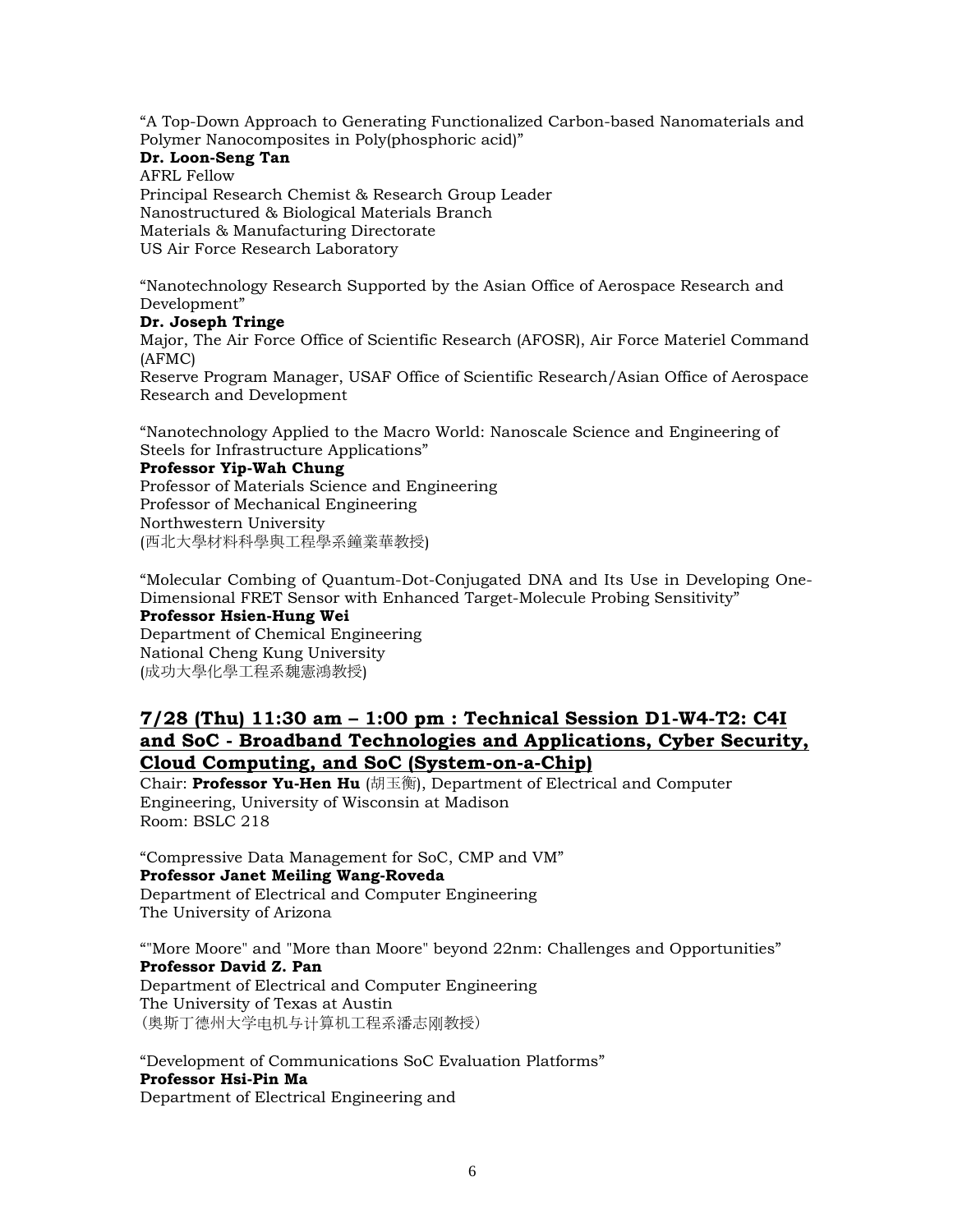Institute of Communications Enginering National Tsing Hua University (清華大學電機工程學系馬席彬教授)

"From Multi-User MIMO to Multi-Cell MIMO: A Radio Resource Management Perspective"

#### **Professor Li-Chun Wang**

Distinguished Professor & Vice Chairman Department of Electrical Engineering National Chiao-Tung University (交通大學電機系王蒞君教授)

## **7/28 (Thu) 1:00 pm - 2:30 pm : Lunch**

### **7/28 (Thu) 2:30 pm - 3:30 pm: The Conference Keynote Session**

Chair: **Professor Li-Chun Wang** (王蒞君), Department of Electrical Engineering, National Chiao-Tung University Room: BSLC 202

"Creating Advanced Communications for the 21st Century: Applications, Technology and Global Facilities"

#### **Professor Joe Mambretti**

Director, International Center for Advanced Internet Research Northwestern University

# **Parallel Sessions:**

#### **7/28 (Thu) 3:30 pm – 5:00 pm : Technical Session D1-W1-T3: New Green Energy/Environment/Sustainability, Intelligent/Electric Vehicle**

Chair: **Professor Huei Peng** (彭暉)**,** Department of Mechanical Engineering, University of Michigan Room: BSLC 202

#### **Professor Lea-Der Chen**

Associate Dean of Engineering & Computing Sciences Professor of Mechanical Engineering Texas A&M University at Corpus Christi (德州農工大學陳立德教授)

"Parallel High-Speed Plasmonic Nano-Lithography" **Professor Cheng Sun**  Nanoscale Science and Engineering Center for Scalable and Integrated Nanomanufacturing Department of Mechanical Engineering Northwestern University (西北大学機械工程系孙诚教授)

"Offshore Wind Power Developments in Taiwan" **Professor Ta-Hui Lin**  Distinguished Professor & Chairman Department of Mechanical Engineering

National Cheng-Kung University (成功大學機械工程系特聘教授兼系主任林大惠教授)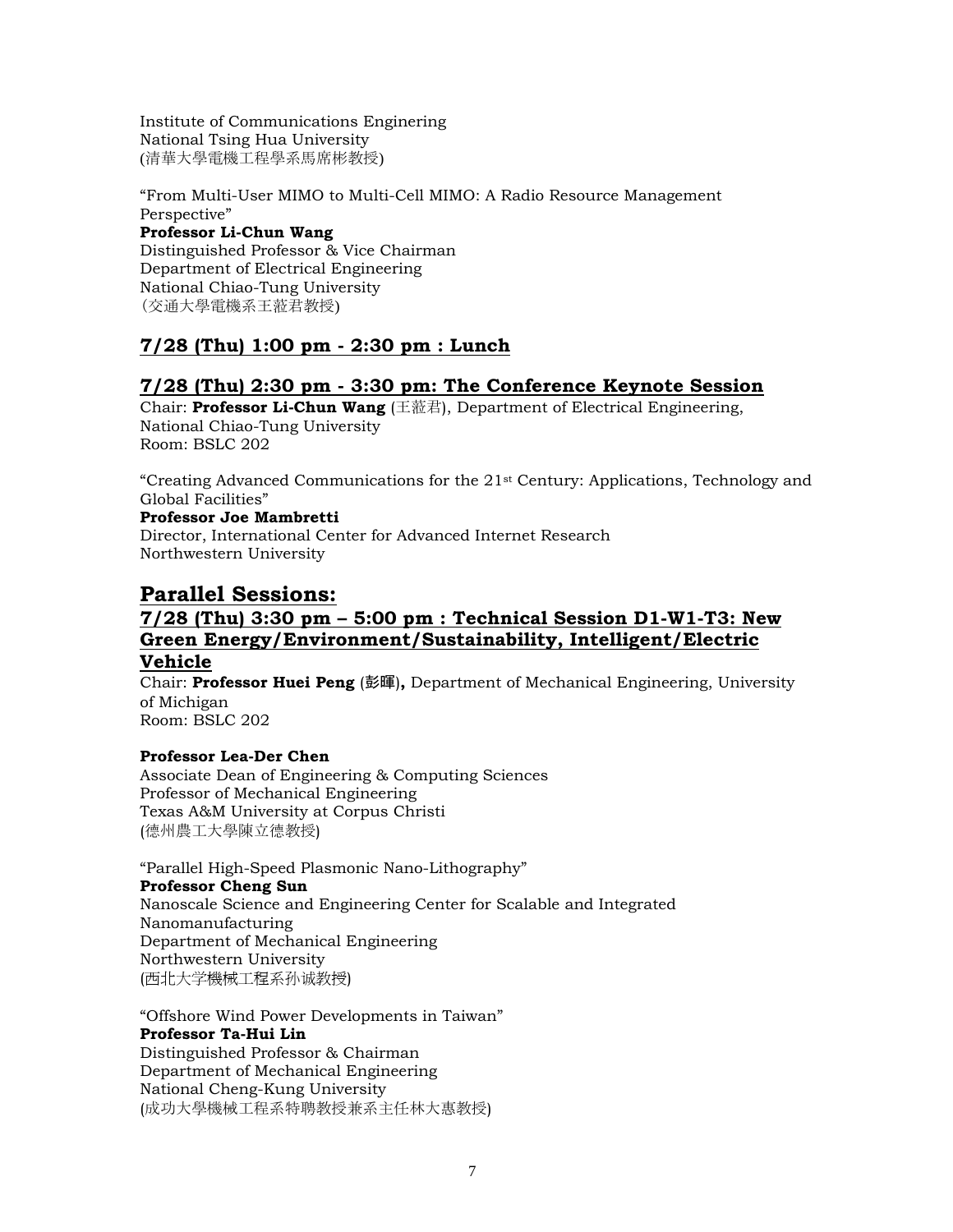### **7/28 (Thu) 3:30 pm – 5:00 pm : Technical Session D1-W2-T3: Medicine/Public Health/Biotechnology/Bioinformatics**

Chair: **Professor Michael Chiao-An Wu** (吳肇安), Department of Biostatistics The University of North Carolina at Chapel Hill Room: BSLC 205

"Family-based Pathway Analysis Method" **Professor Ren-Hua Chung**  Head, Division of Statistical Genetics Center for Genetic Epidemiology and Statistical Genetics Hussman Institute for Human Genomics University of Miami Miller School of Medicine (邁阿密大學人類基因研究所鍾仁華教授)

"A Novel Method for Detecting Rare-Variant Associations with Deep Sequencing Data in Large Genomic Regions"

#### **Dr. Patrick Yee Him Cheung**

Department of Biostatistics Mailman School of Public Health Columbia University (哥倫比亞大學公共衛生學院張貽謙博士)

"A Weighted Fisher's Method to Detect Rare-Variant Associations with Deep Sequencing Data for Complex Disorders" **Professor Shuang Wang**  Department of Biostatistics Mailman School of Public Health Columbia University (哥伦比亚大学公共卫生学院王爽教授)

"Analysis of High-throughput Sequencing Data via the Sequence Kernel Association Test"

#### **Professor Michael Chiao-An Wu**

Department of Biostatistics The University of North Carolina at Chapel Hill (北卡萊羅納大學教堂山分校生物統計系吳肇安教授)

#### **7/28 (Thu) 3:30 pm – 5:00 pm : Technical Session D1-W3-T3: New Materials Science and Engineering, Nanotech**

Chair: **Professor Shi-Chern Yen** (顏溪成), Department of Chemical Engineering, National Taiwan University Room: BSLC 240

"Germanium Quantum Dots Optoelectronic Devices" **Professor Pei-Wen Li**  Department of Electrical Engineering National Central University (中央大學電機工程學系李佩雯教授)

"Fast Flexible Electronics with Transferrable Semiconductor Nanomembranes" **Professor Zhenqiang (Jack) Ma**  Department of Electrical and Computer Engineering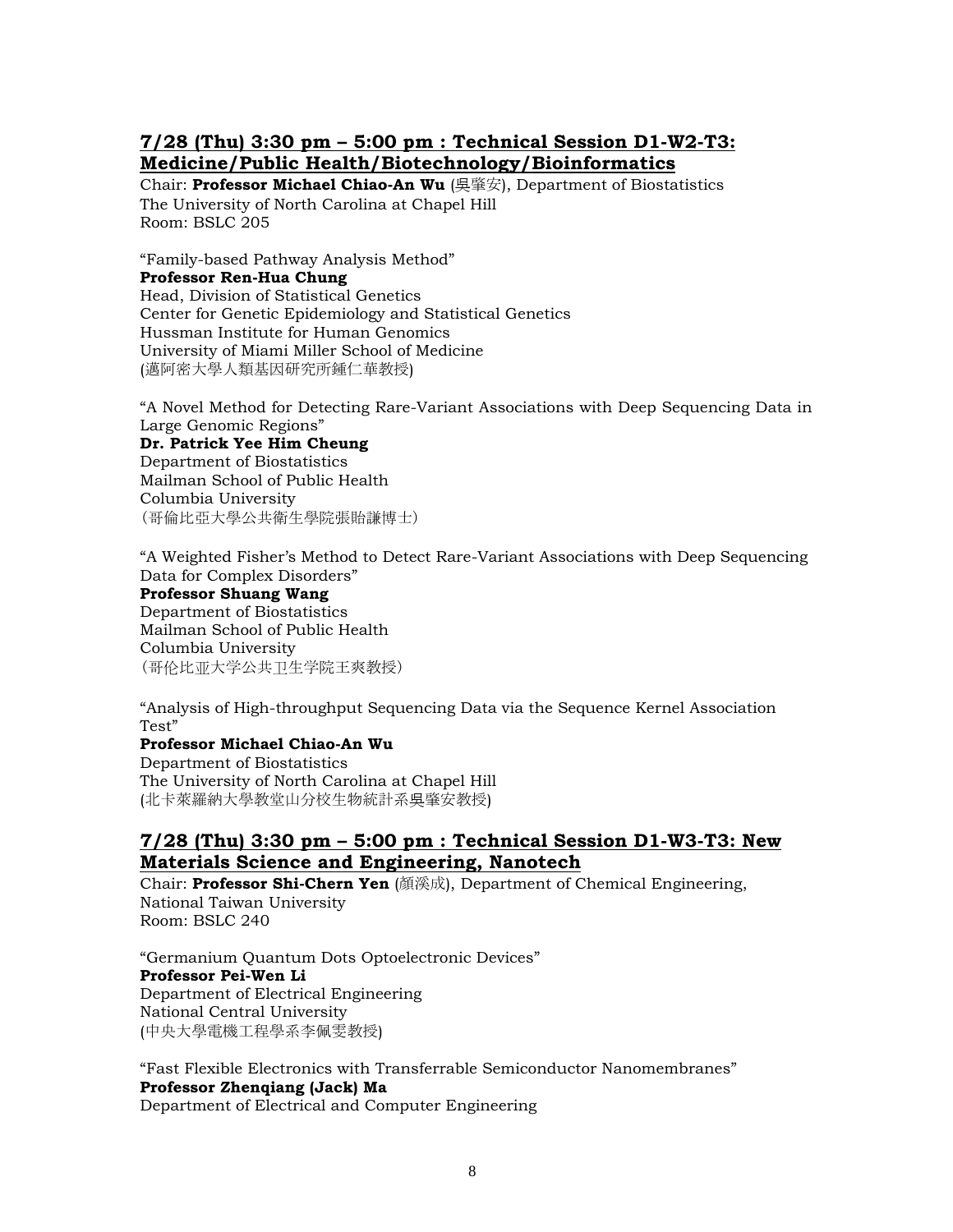Department of Nuclear Engineering and Engineering Physics Materials Science Program UW Energy Institute University of Wisconsin-Madison (威斯康辛大學電機與計算機工程系马振强教授)

"Nanophotonic Emitters for Future Communication, Energy, and Health Care" **Dr. Luke Lee & Professor Pei-Cheng Ku**  Department of Electrical Engineering & Computer Science The University of Michigan at Ann Arbor

"Graphene Nanomaterial for Sensors and Energy Applications" **Professor Mark Ming-Cheng Cheng**  Department of Electrical and Computer Engineering Wayne State University

#### **7/28 (Thu) 3:30 pm – 5:00 pm : Technical Session D1-W4-T3: C4I and SoC - Broadband Technologies and Applications, Cyber Security, Cloud Computing, and SoC (System-on-a-Chip)**

Chair: **Professor Shanchieh Jay Yang** (楊善傑)**,** Department of Computer Engineering, Rochester Institute of Technology Room: BSLC 218

"The Human-centric Cyber Situation Awareness MURI" **Professor John Yen**  Director, Strategic Research Initiatives Professor of Information Sciences and Technology Affiliate Professor of Computer Science and Engineering The College of Engineering Pennsylvania State University

"On Developing a Guideline for Establishing RFID Privacy Policies" **Professor Shi-Cho Cha**  Department of Information Management National Taiwan University of Science and Technology (臺灣科技大學資訊管理系查士朝教授)

"Secure Computation Outsourcing in Cloud Computing" **Professor Kui (Quinn) Ren**  Department of Electrical and Computer Engineering Illinois Institute of Technology (伊利诺理工大学电机与计算机工程系任奎教授)

"Mobile Cloud Computing: Opportunities, Technologies, and Challenges" **Professor Yung-Hsiang Lu** School of Electrical and Computer Engineering Purdue University (普度大學電機與計算機工程學院陸永祥教授)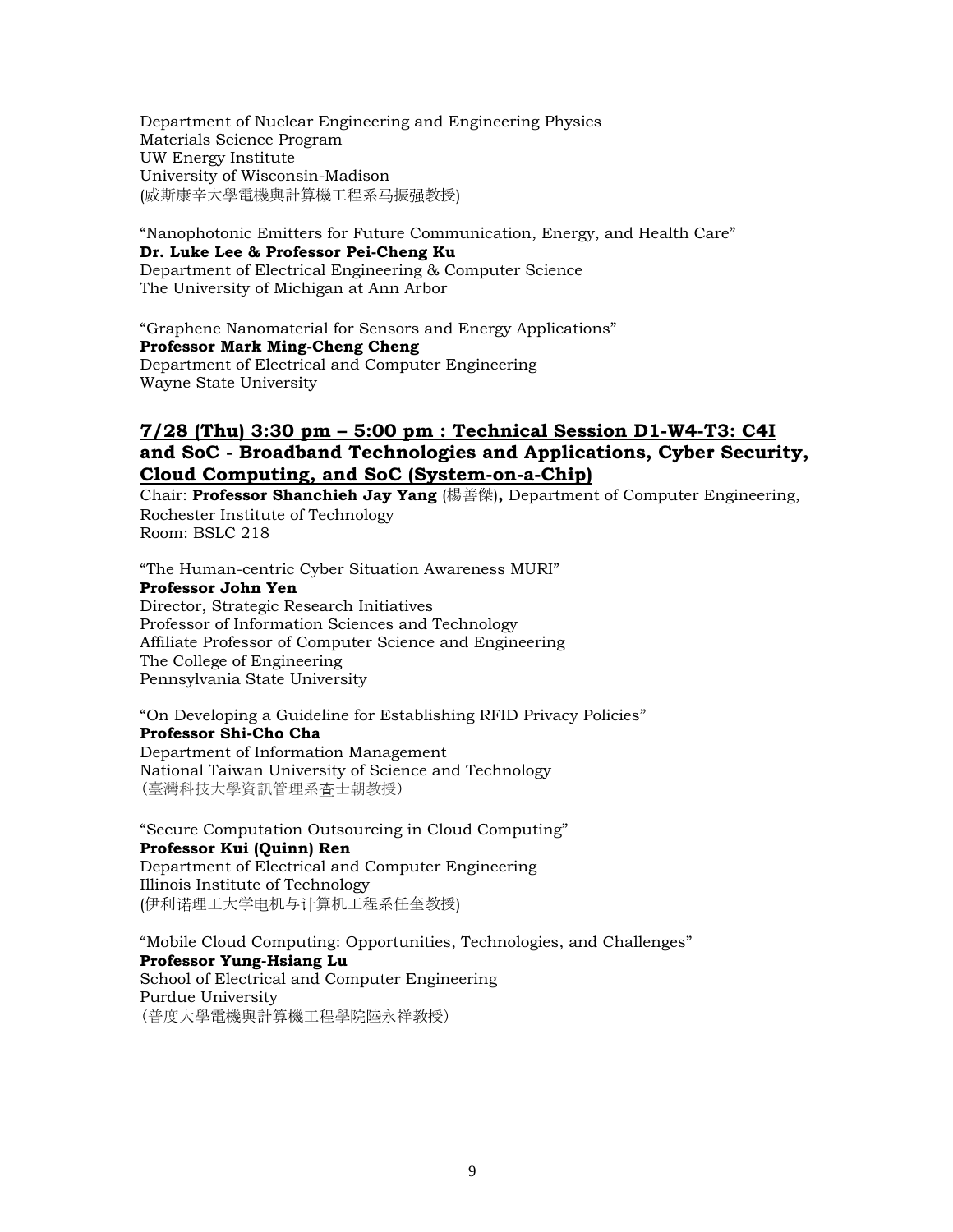# *Day 2 (Friday, July 29, 2011)*

#### **7/29 (Fri) 9:00 am - 5:00 pm : Registration**

Room: BSLC Main Lobby  $(1<sup>st</sup> Floor)$   $(7:00 am - 6:20 pm)$ 

#### **7/29 (Fri) 9:00 am - 5:00 pm : EITC Office & Storage**

Room: BSLC 009

### **Parallel Sessions:**

#### **7/29 (Fri) 9:40 am - 11:10 am : Technical Session D2-W1-T1: New Green Energy/Environment/Sustainability, Intelligent/Electric Vehicle Technologies**

Chair: **Professor Huei Peng** (彭暉)**,** Department of Mechanical Engineering, University of Michigan at Ann Arbor Room: BSLC 202

"Can We Produce Energy from the Carbohydrate in Lignocellulosic Biomass" **Professor JunYong (J.Y.) Zhu** Scientific Team Leader, USDA Forest Service, Forest Products Laboratory

Department Biological Systems Engineering, University of Wisconsin-Madison

"Utilization of Biofuel and Biomass Energy for Transportation and Heat Generation" **Professor Song-Charng Kong** Department of Mechanical Engineering

Iowa State University (愛荷華州州立大學龔松長教授)

"Biofuel and Biomaterials from Renewable Biomass" **Professor Zaohui Tong**  Department of Agricultural and Biological Engineering University of Florida, Gainesville (佛罗里达大学农业与生物工程学系童朝晖教授)

#### **7/29 (Fri) 9:40 am - 11:10 am : Technical Session D2-W2-T1: Medicine/Public Health/Biotechnology/Bioinformatics**

Chair: **Professor Wei-Jen Tang** (湯惟仁), Ben May Department for Cancer Research, The University of Chicago Room: BSLC 205

"How to Activate Cell-surface Receptors: RTKs and Neuronal Receptors" **Professor Xiaolin He**  Molecular Pharmacology and Biological Chemistry Northwestern University (西北大学何小林教授)

"Mechanism for the Assembly of Co-transcriptional RNA Capping Complex" **Professor Jianhua Fu** Department of Biochemistry Medical College of Wisconsin (威斯康星医科大学大学生物化学系傅建华教授)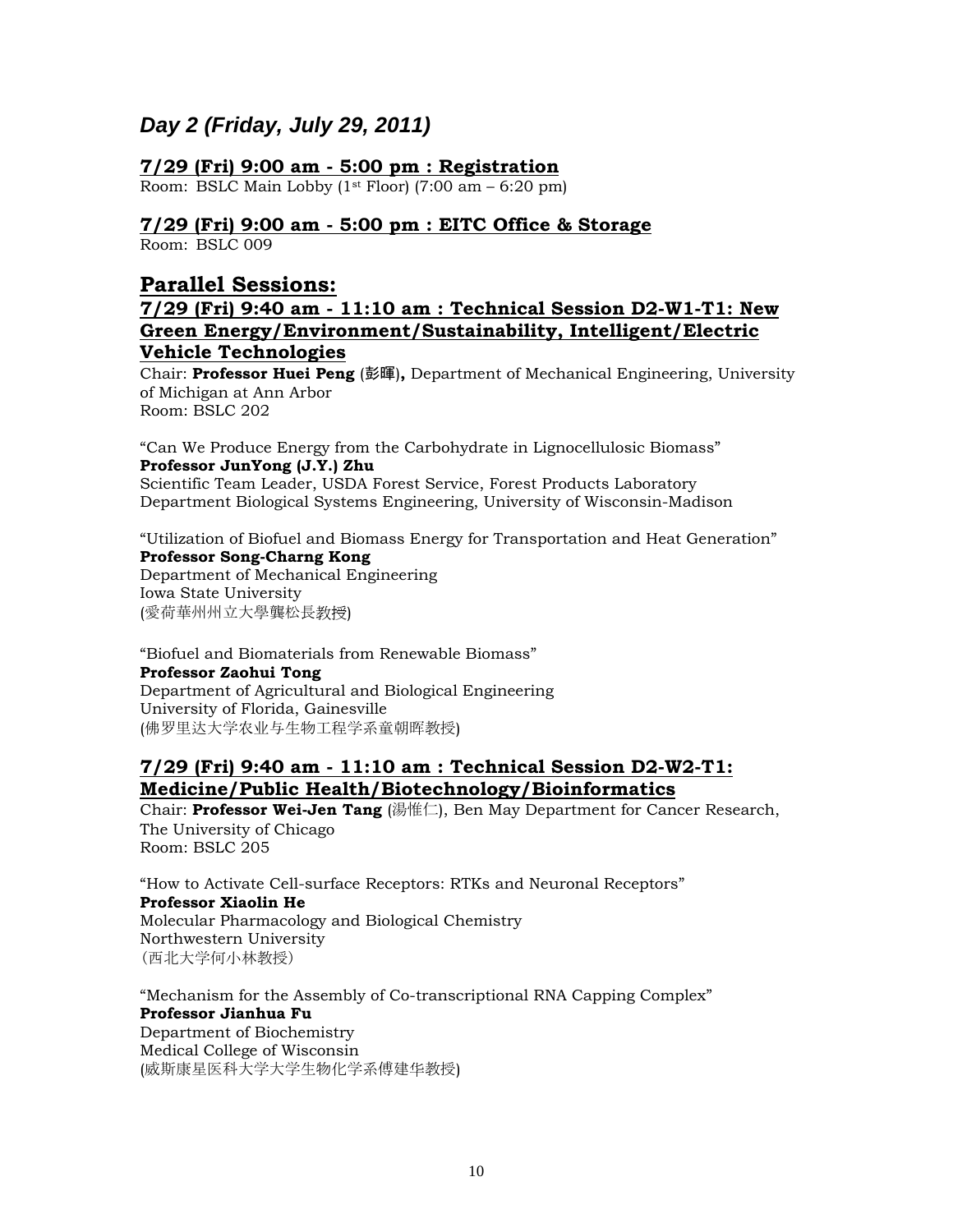"Experimental Models for Androgen Receptor Functions: Tools for Studying Androgensrelated Disorders in Human" **Professor Hong-Yo Kang**  Graduate Institute of Clinical Medical Sciences, Chang Gung Memorial Hospital at Kaohsiung Medical Center, Chang Gung University (長庚大學臨床醫學研究所康宏佑教授)

### **7/29 (Fri) 9:40 am - 11:10 : Technical Session D2-W3-T1: New Materials Science and Engineering, Nanotechnologies**

Chair: **Professor Ching-Fuh Lin** (林清富), Graduate Institute of Photonics and Optoelectronics and Professor Department of Electrical Engineering, National Taiwan University Room: BSLC 240

"Vapor-Based Reactive Polymer Coatings: Surface Engineering Tools for Biotechnology" **Professor Hsien-Yeh Chen**  Department of Chemical Engineering

National Taiwan University (台灣大學化學工程學系陳賢燁教授)

"Nanostructured Materials: From Lotus Leaf to Phase Change Process"

**Professor Yen-Wen Lu**  Department of Bio-lndustrial Mechatronics Engineering National Taiwan University (台灣大學生物產業機電工程學系盧彥文教授)

"High Pressure, High Temperature Route to Diamond Aerogel" **Professor Peter J. Pauzauskie**  Department of Materials Science and Engineering University of Washington

### **7/29 (Fri) 9:40 am - 11:10 : Technical Session D2-W4-T1: C4I and SoC - Broadband Technologies and Applications, Cyber Security, Cloud Computing, and SoC (System-on-a-Chip)**

Chair: **Professor Li-Chun Wang** (王蒞君), Department of Electrical Engineering, National Chiao-Tung University Room: BSLC 218

"Hybrid Cloud and Iterative MapReduce for Scalable Data Intensive Applications" **Professor Judy Qiu**  School of Informatics and Computing

Indiana University Bloomington

"The Security Issues of a XBRL Demo Site" **Professor Deron Liang**  Director, Software Research Center Department of Computer Science & Information Engineering National Central University (中央大學資訊工程系教授兼軟體研究中心主任梁德容教授)

"Characterizing Hacker Behavior for Cyber Situation Awareness" **Professor Shanchieh Jay Yang**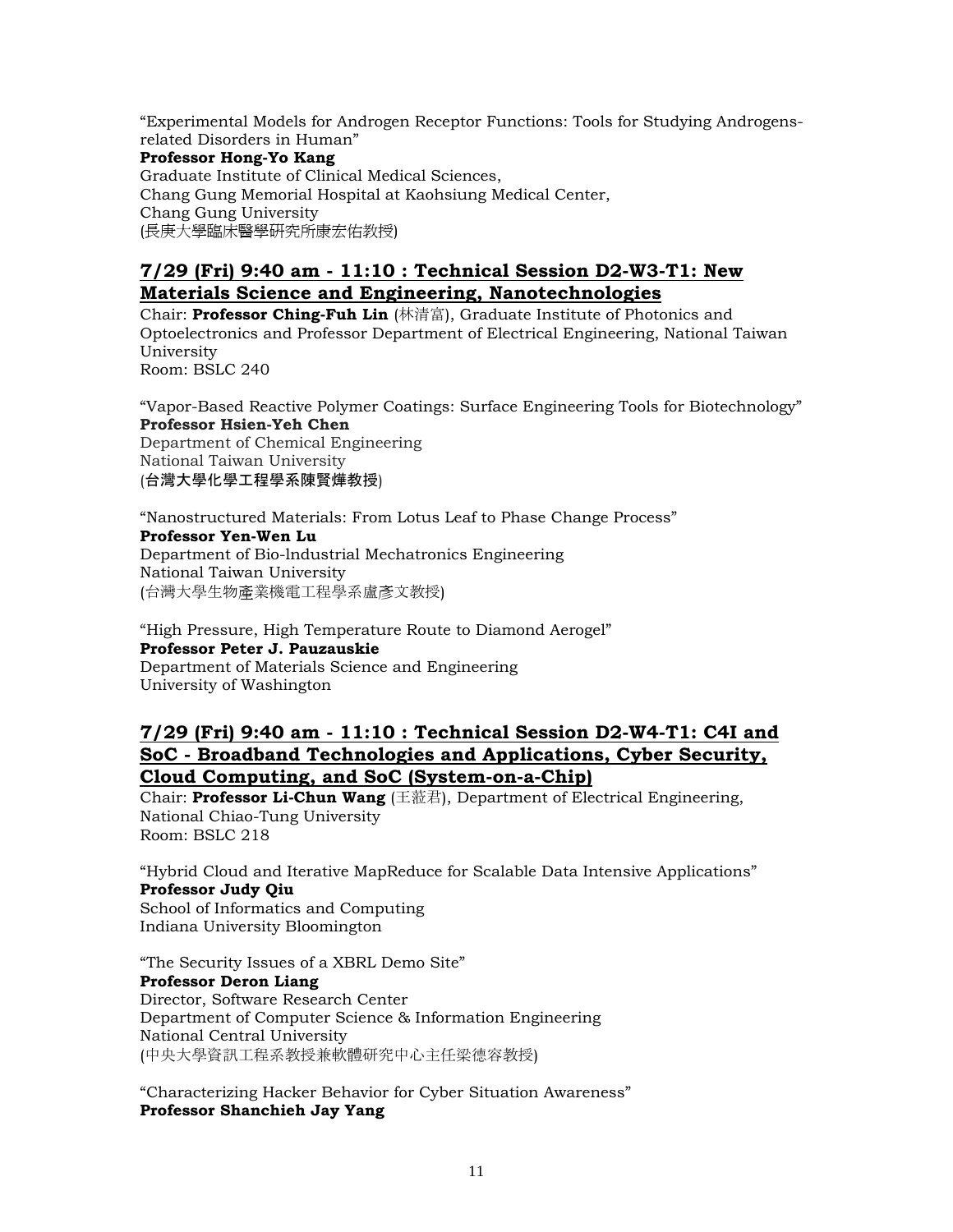Department of Computer Engineering Rochester Institute of Technology (羅徹斯特理工學院楊善傑教授)

#### **7/29 (Fri) 11:10 am - 11:30 am : Break**

Room: BSLC 009

### **Parallel Sessions:**

#### **7/29 (Fri) 11:30 am – 1:00 pm : Technical Session D2-W1-T2: New Green Energy/Environment/Sustainability, Intelligent/Electric Vehicle**

Chair: **Professor Ta-Hui Lin** (林大惠), Department of Mechanical Engineering, National Cheng-Kung University Room: BSLC 202

"Microbial Syntrophy in Methanogenic Treatment Processes" **Professor Wen-Tso Liu**  Department of Civil and Environmental Engineering University of Illinois at Urbana-Champaign (伊利諾大學香檳校區土木及環境工程學系劉文佐教授)

"Colossal Electrical Conductivity of Nano-scale YSZ Thin Films for SOFC" **Professor Chen-Chia Chou**  Department of Mechanical Engineering National Taiwan University of Science and Technology (臺灣科技大學機械工程系周振嘉教授)

"Quantum Research on Biofuel Cells, Bio Solar Cells and OLEDs" **Professor Che-Wun Hong** Department of Power Mechanical Engineering National Tsing-Hua University (清華大學動力機械工程學系洪哲文教授)

### **7/29 (Fri) 11:30 am – 1:00 pm : Technical Session D2-W2-T2: Medicine/Public Health/Biotechnology/Bioinformatics**

Chair: **Professor Hong-Yo Kang** (康宏佑), Graduate Institute of Clinical Medical Sciences, College of Medicine, Chang Gung University Room: BSLC 205

"Intestine Lipid Metabolism and Energy Balance" **Professor C-L. Eric Yen**  Department of Nutritional Sciences University of Wisconsin at Madison (威斯康辛大學營養科學系教授顏齊良教授)

"Systems Biology in Translational Medicine Research" **Professor Hsei-Wei Wang** Informatic Biology Group Institute of Microbiology and Immunology Director, Division of International Collaboration, Office of International Affairs National Yang Ming University (陽明大學微生物及免疫學研究所資訊生物研究室王學偉教授)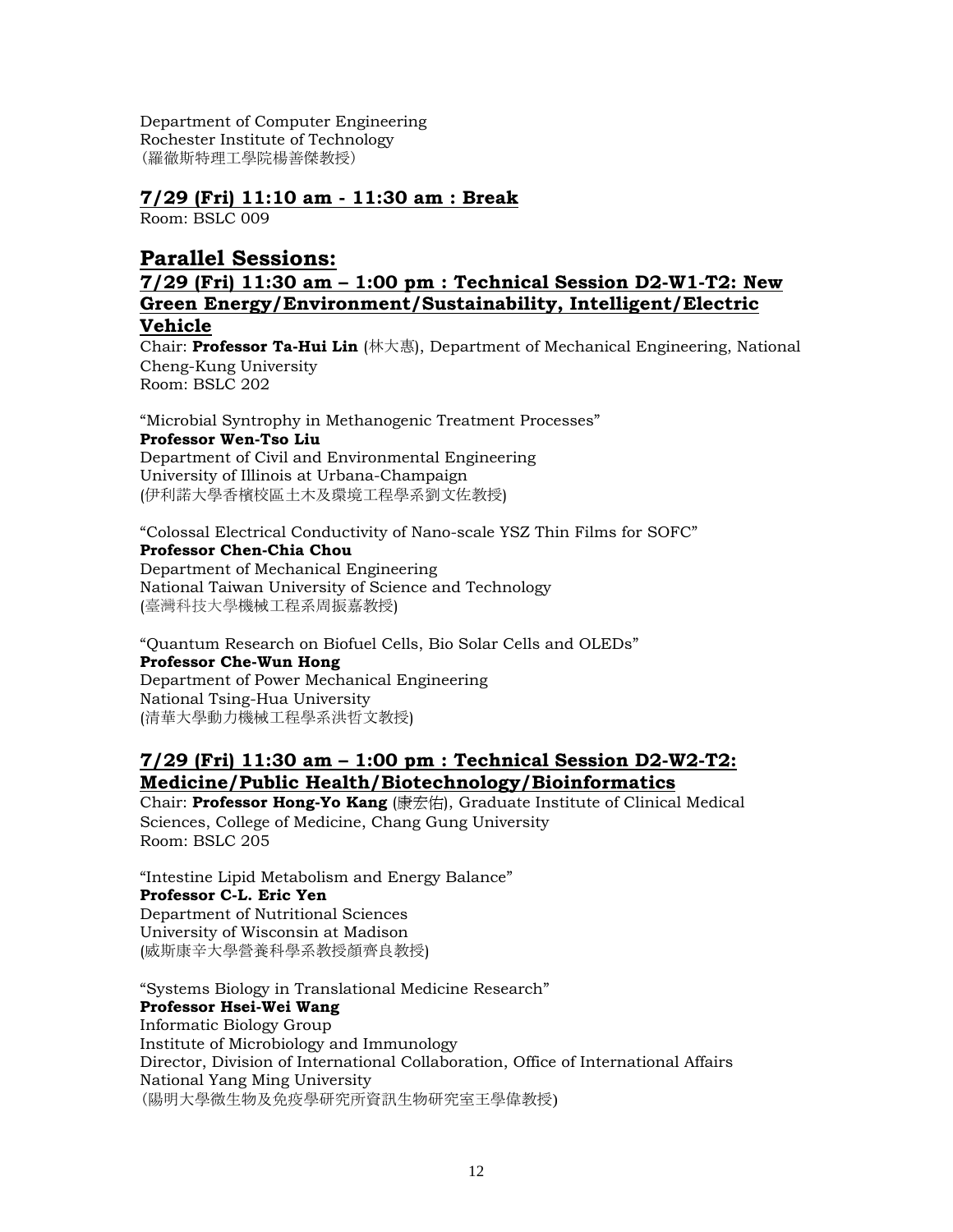(陽明大學國際事務處國際合作組組長)

"Development of Novel Vaccines Against Tuberculosis" **Professor Chyung-Ru Wang** Department of Microbiology and Immunology, Feinberg School of Medicine Northwestern University (西北大學醫學院王瓊如教授)

#### **7/29 (Fri) 11:30 am – 1:00 pm : Technical Session D2-W3-T2: New Materials Science and Engineering, Nanotechnologies**

Chair: **Professor Shi-Chern Yen** (顏溪成), Department of Chemical Engineering, National Taiwan University Room: BSLC 240

"Nanocrystal Solids: A Modular Approach to Materials Design" **Professor Dmitri Talapin**  Department of Chemistry and James Frank Institute The University of Chicago

"Inkjet-Printed Analytical Devices" **Professor Ying-Chih Liao**  Department of Chemical Engineering National Taiwan University (台灣大學化學工程學系廖英志教授)

"TEM Applications in the Data Storage Industry" **Dr. Augusto A. Morrone**  Materials Science Sr. Staff Engineer Seagate Technology LLC

"Develop Solution-based Processes for Printing Electronics" **Professor Chih-Hung (Alex) Chang**  School of Chemical, Biological and Environmental Engineering Oregon State University (奧勒岡州立大學化學工程系張至弘教授)

### **7/29 (Fri) 11:30 am – 1:00 pm : Technical Session D2-W4-T2: C4I and SoC - Broadband Technologies and Applications, Cyber Security, Cloud Computing, and SoC (System-on-a-Chip)**

Chair: **Professor Sheng-Tzong Cheng** (鄭憲宗), National Cheng-Kung University Room: BSLC 218

"GNSS 2020 Outlook, Applications and Challenges" **Dr. Fang-Cheng Chan**  Senior Research Associate Department of Mechanical and Aerospace Engineering Illinois Institute of Technology (伊利諾理工大學机械和航天工程系詹方正博士)

"Bandwidth Recycling in Broadband Wireless Networks" **Professor J. Morris Chang**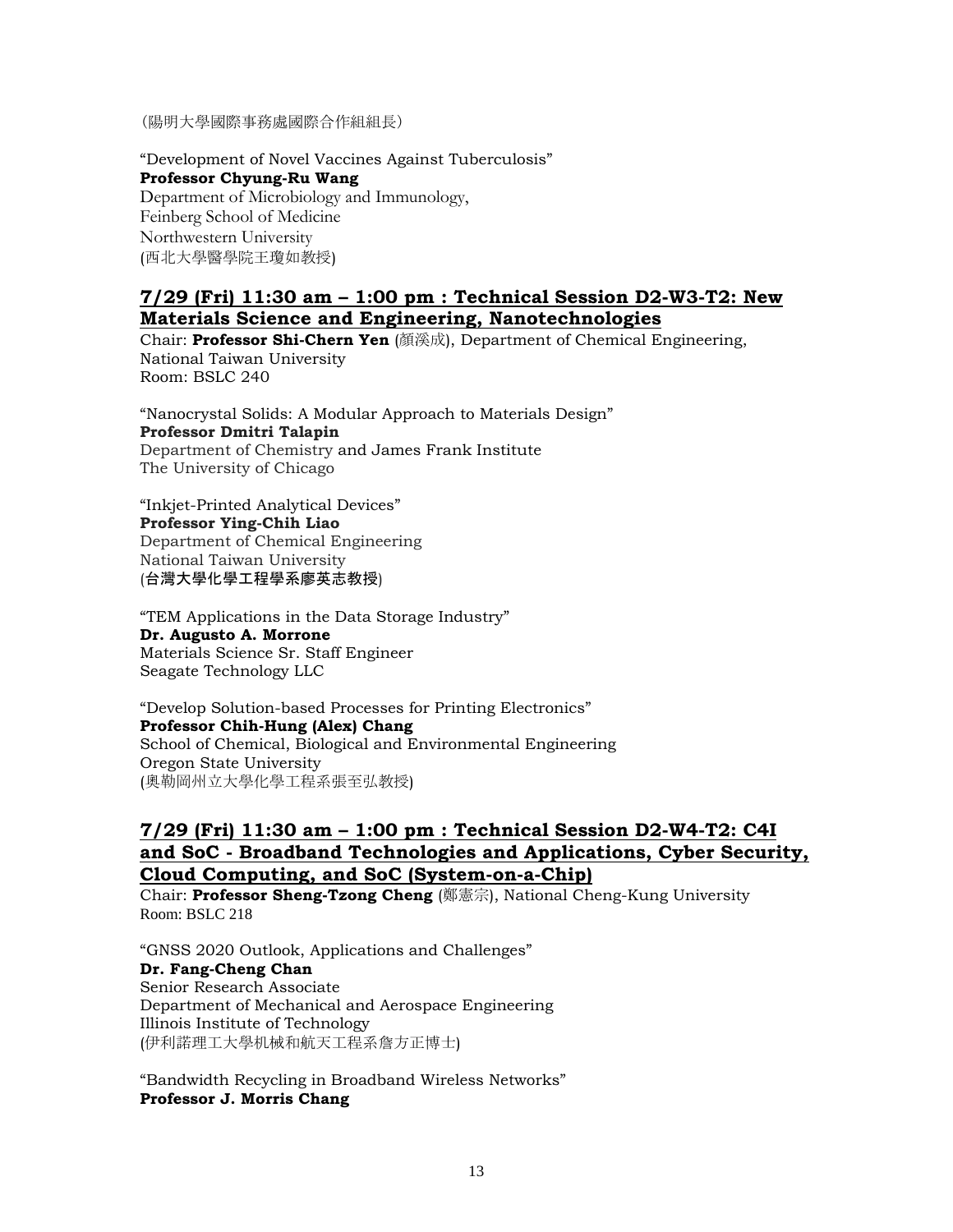Department of Electrical and Computer Engineering Iowa State University (愛荷華州立大學電機與計算機系張致恩教授)

#### "A Fair Non-Repudiation Framework for Cloud Storage" **Professor Yu Chen** Department of Electrical and Computer Engineering State University of New York – Binghamton

"On Security Protocols and Attacks in WiMAX Networks" **Professor Chin-Tser Huang**  Department of Computer Science and Engineering University of South Carolina (南卡羅萊納大學電機與計算機系黃金澤教授)

### **7/29 (Fri) 1:00 pm - 2:30 pm : Lunch**

### **Parallel Sessions:**

### **7/29 (Fri) 2:30 pm – 4:00 pm : Technical Session D2-W1-T3: New Green Energy/Environment/Sustainability, Intelligent/Electric Vehicle**

Chair: **Professor Che-Wun Hong** (洪哲文), Department of Power Mechanical Engineering , National Tsing-Hua University Room: BSLC 202

"Estimation and Control of Electric Ground Vehicles with In-Wheel Motors" **Professor Junmin Wang** 

Director, Vehicle Systems and Control Laboratory Department of Mechanical and Aerospace Engineering The Ohio State University (俄亥俄州立大學王俊敏教授)

"Mode Transition Control between SI and HCCI Combustions" **Professor Guoming (George) Zhu** Mechanical Engineering

Electrical and Computer Engineering Michigan State University

"Power Electronics for Future Energy and Grid Systems " **Professor Jih-Sheng (Jason) Lai**  Director, Future Energy Electronics Center Virginia Tech (維吉尼亞理工大學未來能源研究中心主任賴日生教授)

"Design and Control of Electrified Vehicles" **Professor Huei Peng**  Executive Director, Interdisciplinary and Professional Engineering Programs Department of Mechanical Engineering The University of Michigan at Ann Arbor (密歇根大學安娜堡分校機械工程系彭暉教授)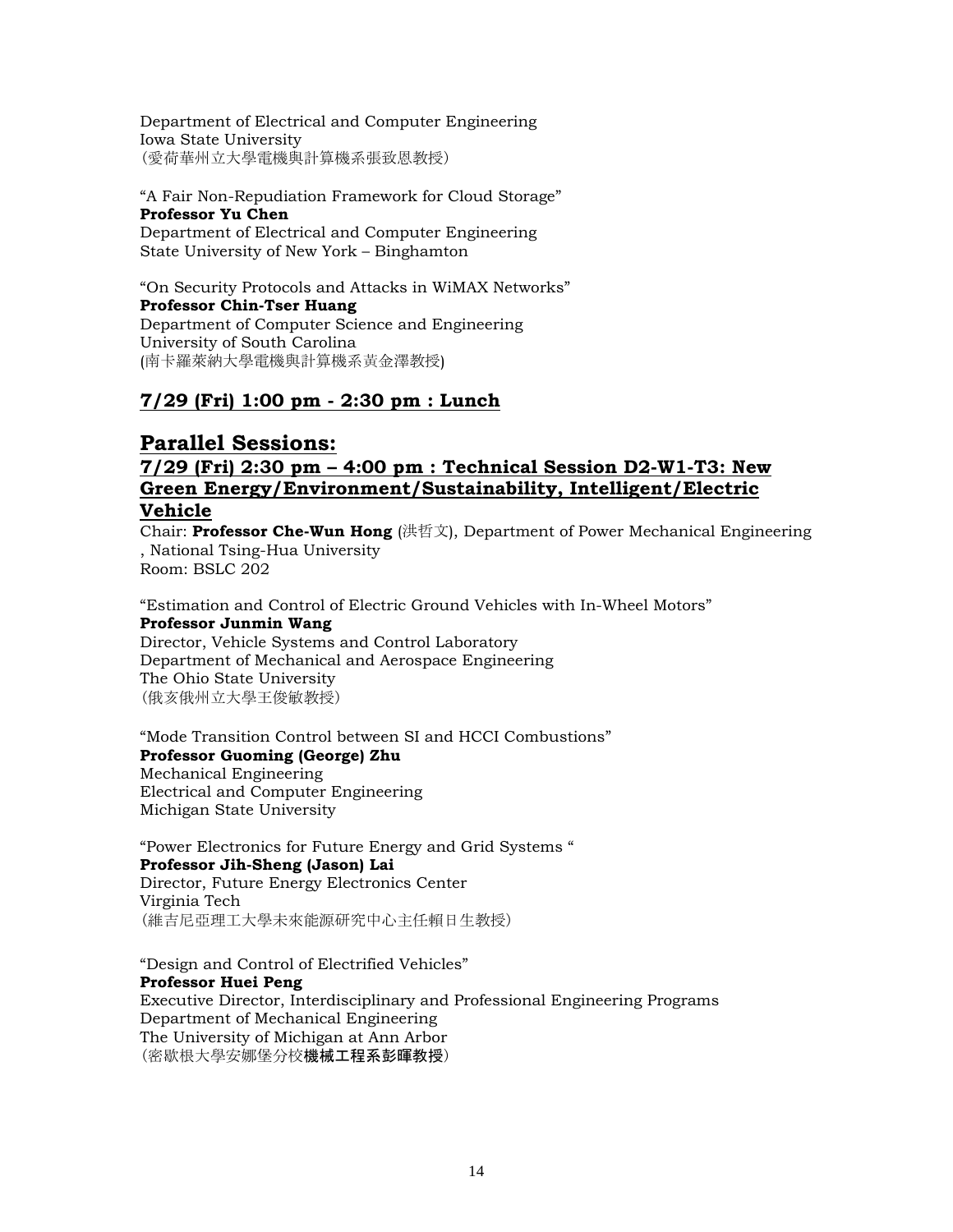#### **7/29 (Fri) 2:30 pm – 4:00 pm : Technical Session D2-W2-T3: Medicine/Public Health/Biotechnology/Bioinformatics**

Chair: **Professor Chyung-Ru Wang** (王瓊如), Feinberg School of Medicine, Northwestern University

Room: BSLC 205

"Akt Signaling in Cancer Progression and Metastasis" **Professor Hui-Kuan Lin**  Department of Molecular and Cellular Oncology The University of Texas M. D. Anderson Cancer Center (德州大學安得生癌症中心林慧觀教授)

"Understanding the Human Genome through Single Cell Analysis" **Professor Honghua Li**  Department of Molecular Genetics, Microbiology and Immunology

University of Medicine and Dentistry of New Jersey Robert Wood Johnson Medical School (新泽西州罗伯屋强森医学院李洪華教授)

"Genome-wide Discovery and Clinical Validation of Pharmacogenomic Markers" **Professor Rong Stephanie Huang**  Director, Pharmacogenomics of Anticancer Agent Research Cell Line Core, Department of Medicine, The University of Chicago (芝加哥大学医学系黄榕教授)

"Structural and Functional Analyses of Human Insulin Degrading Enzyme" **Professor Wei-Jen Tang**  Ben May Department for Cancer Research The University of Chicago (芝加哥大學湯惟仁教授)

### **7/29 (Fri) 2:30 pm – 4:00 pm : Technical Session D2-W3-T3: New Materials Science and Engineering, Nanotechnologies**

Chair: **Professor Chih-Hung (Alex) Chang** (張至弘), School of Chemical, Biological and Environmental Engineering, Oregon State University Room: BSLC 240

"Semiconductor Nanoelectronic and Nanophotonic Devices: Towards Controllability and Manufacturability" **Professor Xiuling Li**  Department of Electrical and Computer Engineering University of Illinois, Urbana-Champaign

"Self-Assembly of Solution Processing Graphitic Nanomaterials" **Dr. Vincent C. Tung**  Department of Materials Science and Engineering Northwestern University (西北大學材料科學與工程學系童俊智博士)

"Solution-processed Nanostructured Oxide Material Deposition for Antireflective Coating" **Dr. Seung-Yeol Han** 

School of Chemical, Biological and Environmental Engineering